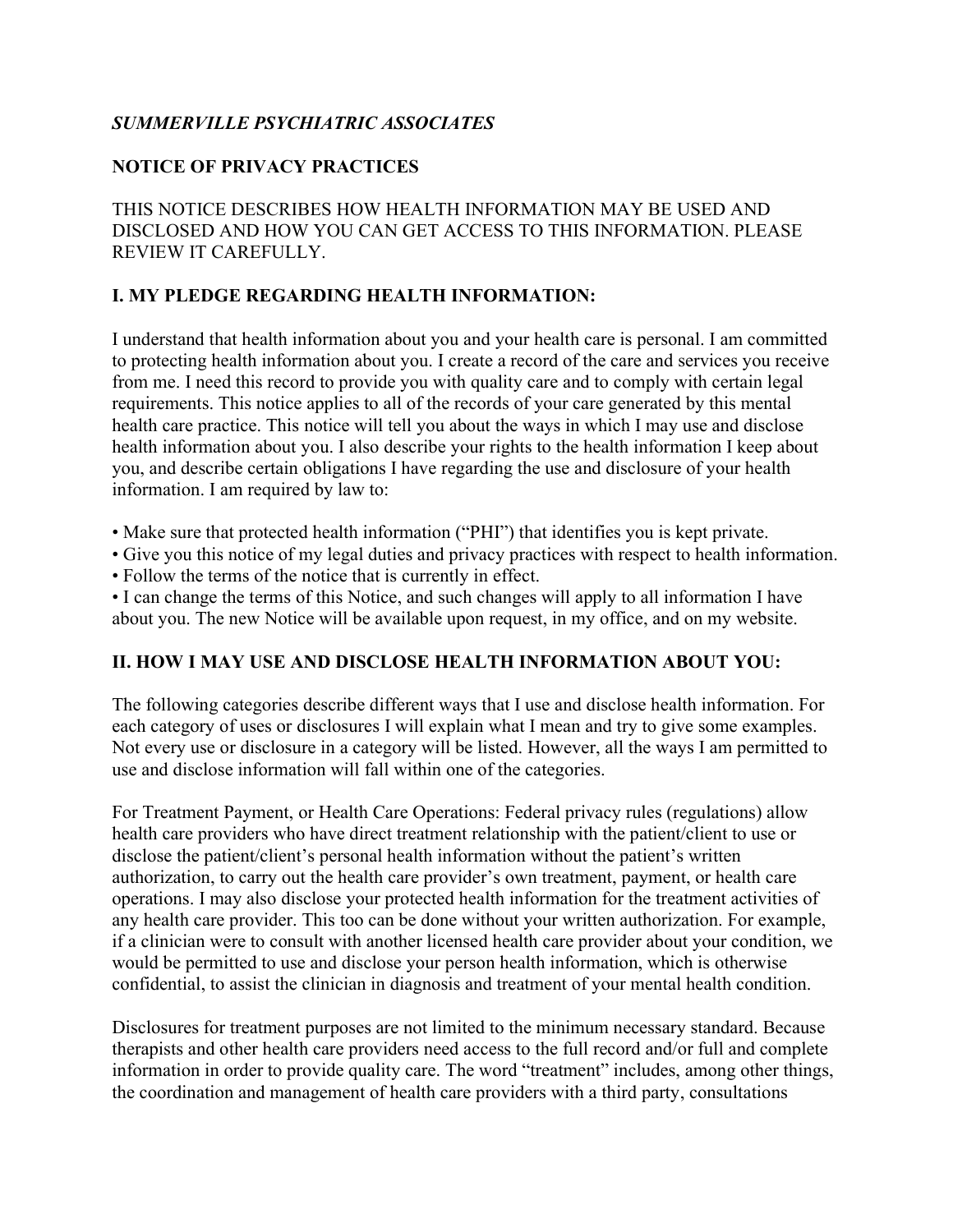between health care providers and referrals of a patient for health care from one health care provider to another.

Lawsuits and Disputes: If you are involved in a lawsuit, I may disclose health information in response to a court or administrative order. I may also disclose health information about your child in response to a subpoena, discovery request, or other lawful process by someone else involved in the dispute, but only if efforts have been made to tell you about the request or to obtain an order protecting the information requested.

## III. CERTAIN USES AND DISCLOSURES REQUIRE YOUR AUTHORIZATION:

1. Psychotherapy Notes. I do keep "psychotherapy notes" as that term is defined in 45 CFR § 164.501, and any use or disclosure of such notes requires your Authorization unless the use or disclosure is: a. For my use in treating you. b. For my use in training or supervising mental health practitioners to help them improve their skills in group, joint, family, or individual counseling or therapy. c. For my use in defending myself in legal proceedings instituted by you. d. For use by the Secretary of Health and Human Services to investigate my compliance with HIPAA. e. Required by law and the use or disclosure is limited to the requirements of such law. f. Required by law for certain health oversight activities pertaining to the originator of the psychotherapy notes.

g. Required by a coroner who is performing duties authorized by law.

h. Required to help avert a serious threat to the health and safety of others.

- 2. Marketing Purposes. As a psychotherapist, I will not use or disclose your PHI for marketing purposes.
- 3. Sale of PHI. As a psychotherapist, I will not sell your PHI in the regular course of my business.

## IV. CERTAIN USES AND DISCLOSURES DO NOT REQUIRE YOUR AUTHORIZATION

Subject to certain limitations in the law, I can use and disclose your PHI without your Authorization for the following reasons:

- 1. When disclosure is required by state or federal law, and the use or disclosure complies with and is limited to the relevant requirements of such law.
- 2. For public health activities, including reporting suspected child, elder, or dependent adult abuse, or preventing or reducing a serious threat to anyone's health or safety.
- 3. For health oversight activities, including audits and investigations.
- 4. For judicial and administrative proceedings, including responding to a court or administrative order, although my preference is to obtain an Authorization from you before doing so.
- 5. For law enforcement purposes, including reporting crimes occurring on my premises.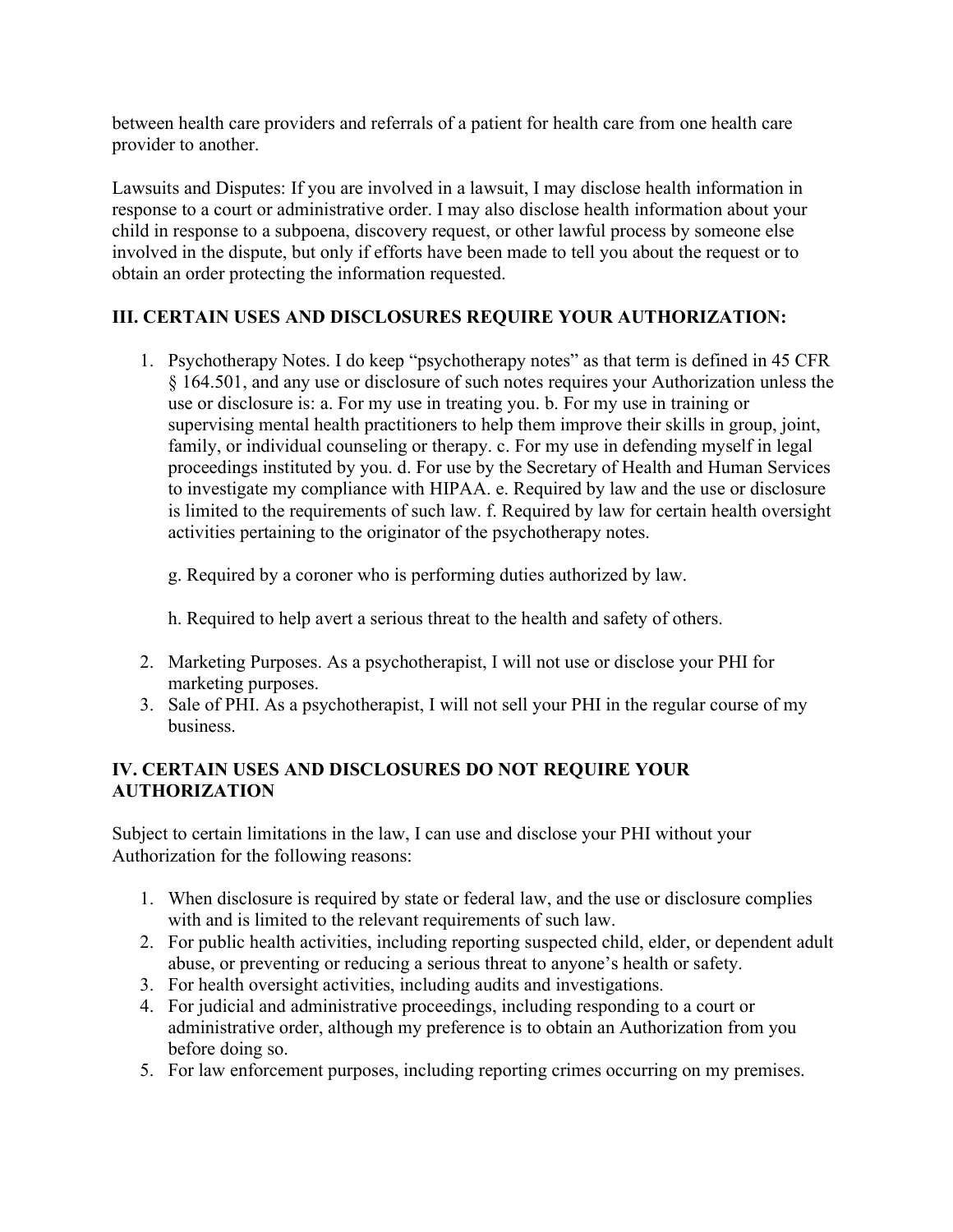- 6. To coroners or medical examiners when such individuals are performing duties authorized by law.
- 7. For research purposes, including studying and comparing the mental health of patients who received one form of therapy versus those who received another form of therapy for the same condition.
- 8. Specialized government functions, including, ensuring the proper execution of military missions; protecting the President of the United States; conducting intelligence or counter-intelligence operations; or, helping to ensure the safety of those working within or housed in correctional institutions.
- 9. For workers' compensation purposes. Although my preference is to obtain an Authorization from you, I may provide your PHI in order to comply with workers' compensation laws.
- 10. Appointment reminders and health related benefits or services. I may use and disclose your PHI to contact you to remind you that you have an appointment with me. I may also use and disclose your PHI to tell you about treatment alternatives, or other health care services or benefits that I offer.

### V. CERTAIN USES AND DISCLOSURES REQUIRE YOU TO HAVE THE OPPORTUNITY TO OBJECT.

1. Disclosures to family, friends, or others. I may provide your PHI to a family member, friend, or other person that you indicate is involved in your care or the payment for your health care, unless you object in whole or in part. The opportunity to consent may be obtained retroactively in emergency situations.

# VI. YOU HAVE THE FOLLOWING RIGHTS WITH RESPECT TO YOUR PHI:

- 1. The Right to Request Limits on Uses and Disclosures of Your PHI. You have the right to ask me not to use or disclose certain PHI for treatment, payment, or health care operations purposes. I am not required to agree to your request, and I may say "no" if I believed it would affect your health care.
- 2. The Right to Request Restrictions for Out-of-Pocket Expenses Paid for In Full. You have the right to request restrictions on disclosures of your PHI to health plans for payment or health care operations purposes if the PHI pertains solely to a health care item or a health care service that you have paid for out-of-pocket in full.
- 3. The Right to Choose How I Send PHI to You. You have the right to ask me to contact you in a specific way (for example, home or office phone) or to send mail to a different address, and I will agree to all reasonable requests.
- 4. The Right to See and Get Copies of Your PHI. Other than "psychotherapy notes," you have the right to get an electronic or paper copy of your medical record and other information that I have about you. I will provide you with a copy of your record, or a summary of it, if you agree to receive a summary, within 30 days of receiving your written request, and I may charge a reasonable, cost-based fee for doing so.
- 5. The Right to Get a List of the Disclosures I Have Made. You have the right to request a list of instances in which I have disclosed your PHI for purposes other than treatment, payment, or health care operations, or for which you provided me with an Authorization.